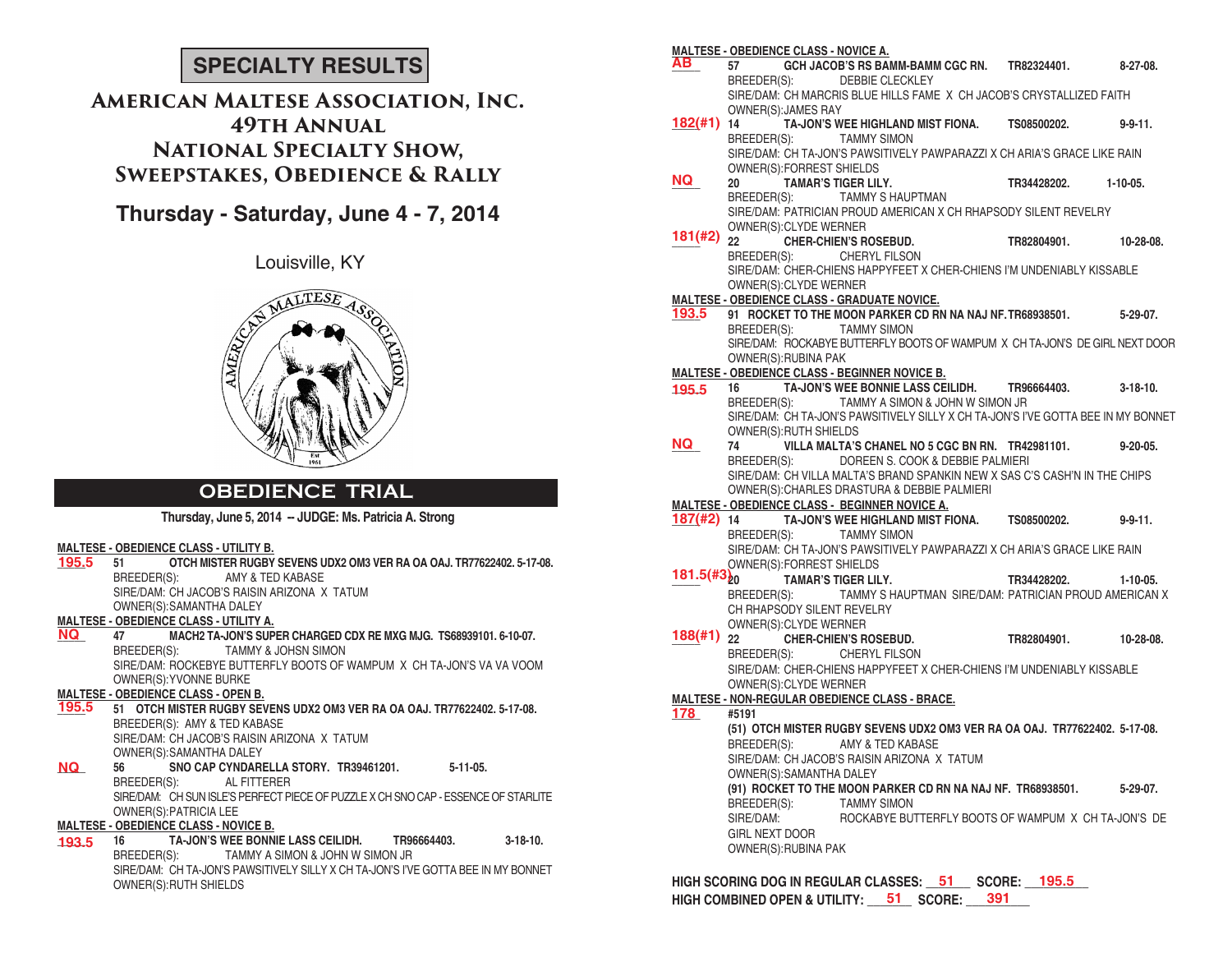## **RALLY TRIAL**

|                   |                  |                                             | Thursday, June 5, 2014 -- JUDGE: Ms. Patricia A. Strong                              |                  |                     |                 |
|-------------------|------------------|---------------------------------------------|--------------------------------------------------------------------------------------|------------------|---------------------|-----------------|
|                   |                  | <b>MALTESE - RALLY CLASS - EXCELLENT B.</b> |                                                                                      |                  |                     |                 |
| 87(#2)            | 47               |                                             | MACH2 TA-JON'S SUPER CHARGED CDX RE MXG MJG. TS68939101. 6-10-07.                    |                  |                     |                 |
|                   | BREEDER(S):      |                                             | <b>TAMMY &amp; JOHSN SIMON</b>                                                       |                  |                     |                 |
|                   |                  |                                             | SIRE/DAM: ROCKEBYE BUTTERFLY BOOTS OF WAMPUM X CH TA-JON'S VA VA VOOM                |                  |                     |                 |
|                   |                  | OWNER(S): YVONNE BURKE                      |                                                                                      |                  |                     |                 |
| 90(#1)            | 51               |                                             | OTCH MISTER RUGBY SEVENS UDX2 OM3 VER RA OA OAJ. TR77622402. 5-17-08.                |                  |                     |                 |
|                   | BREEDER(S):      |                                             | AMY & TED KABASE                                                                     |                  |                     |                 |
|                   |                  |                                             | SIRE/DAM: CH JACOB'S RAISIN ARIZONA X TATUM                                          |                  |                     |                 |
|                   |                  | OWNER(S): SAMANTHA DALEY                    |                                                                                      |                  |                     |                 |
| 82                | 120              | <b>MALTESE - RALLY CLASS - EXCELLENT A.</b> | CH MALTANGEL CASCADING STARLIGHT RA CGC.                                             |                  | TR86826802, 5-8-09. |                 |
|                   | BREEDER(S):      |                                             | SHEILA M RILEY                                                                       |                  |                     |                 |
|                   |                  |                                             | SIRE/DAM: CH DIVINE'S BRIGHT STAR MORNING X WHITECLIFF MALTANGEL NEARER MY GOD       |                  |                     |                 |
|                   |                  |                                             | OWNER(S): CARINA J ROCK & ANDREA JEAN ROCK                                           |                  |                     |                 |
|                   |                  | <b>MALTESE - RALLY CLASS - ADVANCED B.</b>  |                                                                                      |                  |                     |                 |
| $96($ #3) $12$    |                  |                                             | GCH FOXSTONE'S LUCK 'O' THE IRISH CD RN CGCA.                                        |                  | TR70928901.7-7-07.  |                 |
|                   | BREEDER(S):      |                                             | <b>SHARON PEARSON</b>                                                                |                  |                     |                 |
|                   |                  |                                             | SIRE/DAM: CH SNOCAPS PRICE OF THE KID X FOXSTONES DAYDREAM KEEPER                    |                  |                     |                 |
| $100(\text{\#}2)$ |                  |                                             | OWNER(S): KAY SPEARS & SHARON PEARSON                                                |                  |                     |                 |
|                   | 47               |                                             | MACH2 TA-JON'S SUPER CHARGED CDX RE MXG MJG. TS68939101. 6-10-07.                    |                  |                     |                 |
|                   | BREEDER(S):      |                                             | <b>TAMMY &amp; JOHSN SIMON</b>                                                       |                  |                     |                 |
|                   |                  |                                             | SIRE/DAM: ROCKEBYE BUTTERFLY BOOTS OF WAMPUM X CH TA-JON'S VA VA VOOM                |                  |                     |                 |
|                   | 91               | 100+(#1) <sup>OWNER(S):YVONNE BURKE</sup>   | ROCKET TO THE MOON PARKER CD RN NA NAJ NF. TR68938501. 5-29-07.                      |                  |                     |                 |
|                   | BREEDER(S):      |                                             | <b>TAMMY SIMON</b>                                                                   |                  |                     |                 |
|                   |                  |                                             | SIRE/DAM: ROCKABYE BUTTERFLY BOOTS OF WAMPUM X CH TA-JON'S DE GIRL NEXT DOOR         |                  |                     |                 |
|                   |                  | OWNER(S): RUBINA PAK                        |                                                                                      |                  |                     |                 |
|                   |                  | <b>MALTESE - RALLY CLASS - ADVANCED A.</b>  |                                                                                      |                  |                     |                 |
| <b>94 (#2)</b> 22 |                  |                                             | <b>CHER-CHIEN'S ROSEBUD.</b>                                                         | TR82804901.      |                     | 10-28-08.       |
|                   | BREEDER(S):      |                                             | CHERYL FILSON                                                                        |                  |                     |                 |
|                   |                  |                                             |                                                                                      |                  |                     |                 |
|                   |                  |                                             | SIRE/DAM: CHER-CHIENS HAPPYFEET X CHER-CHIENS I'M UNDENIABLY KISSABLE                |                  |                     |                 |
|                   |                  | OWNER(S): CLYDE WERNER                      |                                                                                      |                  |                     |                 |
| 99 (#1)           |                  |                                             | 118 GCH CLOUDCLAN CASCADING CHERRY BLOSSOMS RN GCG. TS03527702. 4-9-11.              |                  |                     |                 |
|                   | BREEDER(S):      |                                             | CARINA J ROCK & SHEILA M RILEY                                                       |                  |                     |                 |
|                   |                  |                                             | SIRE/DAM: CH JACOB'S BEAU CADEAU#2 DES AGNES X CH MALTANGEL CASCADING                |                  |                     |                 |
|                   | STARLIGHT RA CGC |                                             |                                                                                      |                  |                     |                 |
|                   |                  |                                             | OWNER(S): CARINA J ROCK & ANDREA JEAN ROCK                                           |                  |                     |                 |
|                   |                  | <b>MALTESE - RALLY CLASS - NOVICE B.</b>    |                                                                                      |                  |                     |                 |
| $98(#2)$ 16       |                  |                                             | TA-JON'S WEE BONNIE LASS CEILIDH.                                                    | TR96664403.      |                     | $3-18-10.$      |
|                   | BREEDER(S):      |                                             | TAMMY A SIMON & JOHN W SIMON JR                                                      |                  |                     |                 |
|                   |                  |                                             | SIRE/DAM: CH TA-JON'S PAWSITIVELY SILLY X CH TA-JON'S I'VE GOTTA BEE IN MY BONNET    |                  |                     |                 |
| 96 (#3)           | 74               | OWNER(S): RUTH SHIELDS                      |                                                                                      |                  |                     |                 |
|                   |                  |                                             | VILLA MALTA'S CHANEL NO 5 CGC BN RN. TR42981101.<br>DOREEN S. COOK & DEBBIE PALMIERI |                  |                     | $9 - 20 - 05$ . |
|                   | BREEDER(S):      |                                             | SIRE/DAM: CH VILLA MALTA'S BRAND SPANKIN NEW X SAS C'S CASH'N IN THE CHIPS           |                  |                     |                 |
|                   |                  |                                             | OWNER(S): CHARLES DRASTURA & DEBBIE PALMIERI                                         |                  |                     |                 |
| $88$ (#4) $76$    |                  |                                             | <b>STARSHINE'S SOPHIE SO CUTE.</b>                                                   | <b>PAL261865</b> |                     | $5-10-08$ .     |
|                   | BREEDER(S):      |                                             | <b>UNKNOWN</b>                                                                       |                  |                     |                 |
|                   |                  | SIRE/DAM: UNKNOWN                           |                                                                                      |                  |                     |                 |
|                   |                  | <b>OWNER(S): MICHELE MAZZIOTTI</b>          |                                                                                      |                  |                     |                 |
| $98+(#1)$ 95      |                  |                                             | CH JACOB'S BEAU CADEAU DES ANGES.                                                    | TR63271301.      |                     | $3-2-07.$       |
|                   | BREEDER(S):      |                                             | DEBBIE CLECKLEY                                                                      |                  |                     |                 |
|                   |                  | OWNER(S): CARINA J. ROCK                    | SIRE/DAM: CH JACOB'S HOPE X CH JACOB'S STAR OF BETHLEHEM                             |                  |                     |                 |

### **MALTESE - RALLY CLASS - NOVICE A.**

|                                       | 87 (#2) 14 TA-JON'S WEE HIGHLAND MIST FIONA.                             | TS08500202. | $9 - 9 - 11$ . |
|---------------------------------------|--------------------------------------------------------------------------|-------------|----------------|
|                                       | BREEDER(S): TAMMY SIMON                                                  |             |                |
|                                       | SIRE/DAM: CH TA-JON'S PAWSITIVELY PAWPARAZZI X CH ARIA'S GRACE LIKE RAIN |             |                |
| <b>OWNER(S):FORREST SHIELDS</b>       |                                                                          |             |                |
| <b>89 (#1) 20 TAMAR'S TIGER LILY.</b> |                                                                          | TR34428202. | $1-10-05$ .    |
|                                       | BREEDER(S): TAMMY S HAUPTMAN                                             |             |                |
|                                       | SIRE/DAM: PATRICIAN PROUD AMERICAN X CH RHAPSODY SILENT REVELRY          |             |                |
| OWNER(S): CLYDE WERNER                |                                                                          |             |                |

## **SWEEPSTAKES**

### **Friday, June 6, 2014 - JUDGE: Mr. David Fitzpatrick**

#### **MALTESE - SWEEPSTAKES: 6-9 MONTH PUPPY DOGS.**

17 **TNT'S FLYING FORTRESS. TS19271201. 10-4-13. BREEDER(S): THERESA MEYER & THOMAS MEYER** THERESA MEYER & THOMAS MEYER SIRE/DAM: CH TNT'S GOOD NEWS IN MARK X TNT'S BARNSTORMING JENNY OWNER(S):THERESA MEYER & THOMAS MEYER **\_\_\_\_\_ 39 TA-JON'S GIVE A LITTLE WHISTLE. TS20727002. 12-6-13.** BREEDER(S): TAMMY A. SIMON SIRE/DAM: CH TA-JON'S CUCKOO FOR YOU X CH TA-JON'S HI DIDDLE DEE DEE OWNER(S):TAMMY A. SIMON **\_\_\_\_\_ 45 VELLAVICA'S FABULOUS DIOR. TS20064301. 9-23-13.** BREEDER(S): VICTORIA CHEDYGOV SIRE/DAM: CH RICHELIEU'S VALENTINO X CH RICHELIEU'S TWIGGLES OF MODERNA OWNER(S):VICTORIA CHEDYGOV **\_\_\_\_\_ 49 TA-JON'S DON'T RAIN ON MY PARADE. TS20727101. 11-30-13.**  BREEDER(S): TAMMY SIMON SIRE/DAM: CH TAJON'S SPLISH SPLASH SPLENDOR X CH TA-JON'S RAIN ON ME OWNER(S):TAMMY SIMON **\_\_\_\_\_ 71 DIVINE'S BOOT SCOOTIN BOOGIE. TS20503601. 10-18-13.** BREEDER(S): LARRY & ANGELA STANBERRY SIRE/DAM: CH TWINKLE WHITE STAR'S MAGIC LOVE X CH DIVINE'S STYLISH TRADITION OWNER(S):LARRY & ANGELA STANBERRY **\_\_\_\_\_ 93 CHACA'S MUST LUV'S OVER THE TOP. TS18989101. 9-14-13.** BREEDER(S): CATHY BAILEY & SANDRA L. WILLIAMS SIRE/DAM: CH CHACA'S MY MAN WATSON X MYSTIC'S STAR OF FAITH OWNER(S):JOYCE LAUT & CATHY BAILEY **\_\_\_\_\_ 107 VALLETTA'S CHANCES ARE. TS21119002. 10-7-13.** BREEDER(S): JIM HUNTER & DENISE HUNTER SIRE/DAM: CH TA-JON'S TOP OF THE MORNING TO YOU X TA-JON'S GIRLS JUST WANNA HAVE FUN **MALTESE - SWEEPSTAKES: 9-12 MONTH PUPPY DOGS. \_\_\_\_\_ 25 RIJES FOREVER FRIENDS. TS18891701. 9-2-13.** BREEDER(S): JEANNE HALEY & BARBARA DWELLY. SIRE/DAM: CH CHAPAU N' RIJES FRIENDSHIP OF THE RING X CH RIJES RAMBLING ROSE OWNER(S):JEANNE HALEY & BARBARA DWELLY **\_\_\_\_\_ 29 SEREN-I-T'S EVERAFTE PRINCE SNAPDRAGON. TS18181703. 8-7-13.** BREEDER(S): GAYLE DUGAN & BONNIE SHEALS SIRE/DAM: GCH SEREN-I-T'S JOHSNNY JUMP UP X MARLEES ENGLISH IVY OF SEREN-I-T OWNER(S):PATRICIA GIFFORD **\_\_\_\_\_ 37 TA-JON'S CUCKOO 4 YOUR LUV. TS19946801. 8-16-13.** BREEDER(S): TAMMY SIMON SIRE/DAM: CH TA-JON'S CUCKOO FOR COCOA PUFFS X CH TA-JON'S SILLY LOVE SONG OWNER(S):TAMMY A. SIMON **3 2 1 AB 4 AB 3 1**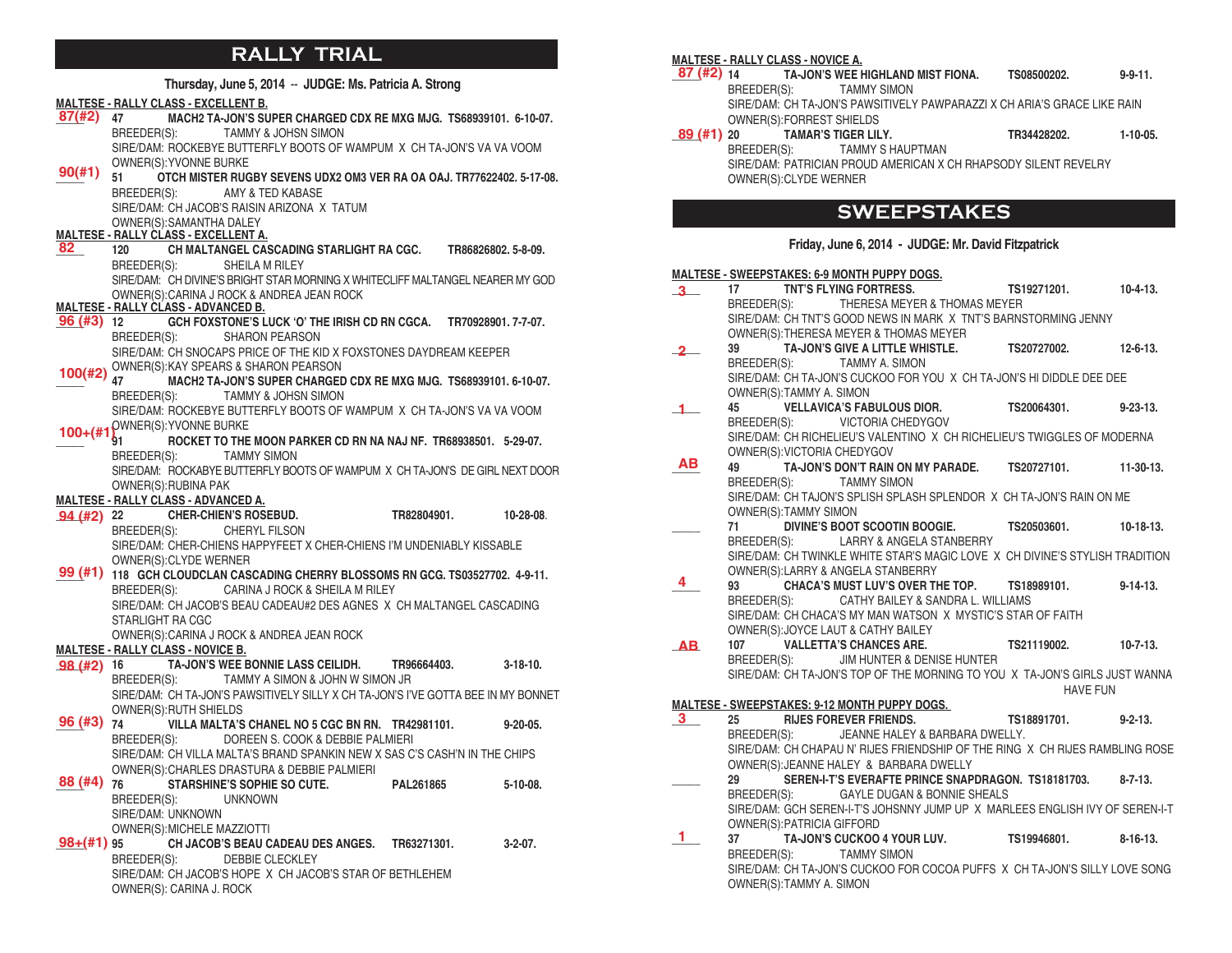|              | 63                          | MAGIC'S I'M A LADY'S MAN.                                                                                 | TS18515002. 7-20-13.      |                 |
|--------------|-----------------------------|-----------------------------------------------------------------------------------------------------------|---------------------------|-----------------|
|              |                             | BREEDER(S): TINA CHERMAK                                                                                  |                           |                 |
|              |                             | SIRE/DAM: CH BLUE HILL MAGIC'S QUEST FOR SUCCESS X MAGIC'S A TOUCH OF A                                   |                           |                 |
|              | <b>STORM BREWING</b>        |                                                                                                           |                           |                 |
|              | OWNER(S): TINA CHERMAK      |                                                                                                           |                           |                 |
| ΑВ           | 69                          | <b>CZAR OF ANGELA WHITE.</b>                                                                              | ML130021117.S.KOR 7-2-13. |                 |
|              |                             | BREEDER(S): SO HYANG KIM                                                                                  |                           |                 |
|              |                             | SIRE/DAM: CALIX OF ANELA WHITE X A-EVO OF ANGELA WHITE                                                    |                           |                 |
|              | OWNER(S):LEE ALBRITTON      |                                                                                                           |                           |                 |
|              | 75                          | DONRYN PASSION FOR FASHION.                                                                               | TS19829701.               | 8-26-13.        |
| 2.           | BREEDER(S):                 |                                                                                                           |                           |                 |
|              |                             | KATHRYN D LAROSA & DON J LAROSA<br>SIRE/DAM: CH DONRYN THIEF OF HEARTS X GCH CH MALTANGEL HEAVEN SENT FOR |                           |                 |
|              |                             |                                                                                                           |                           |                 |
|              | <b>DONRYN</b>               |                                                                                                           |                           |                 |
| 4            |                             | OWNER(S): KATHRYN D LAROSA & DON J LAROSA                                                                 |                           |                 |
|              | 85                          | SEREN-I-T'S OHS SO SWEET WILLIAM. TS18181702.                                                             |                           | 8-7-13.         |
|              | BREEDER(S):                 | BONNIE SHEALS & GAYLE DUGAN                                                                               |                           |                 |
|              |                             | SIRE/DAM: GCH SEREN-I-T'S JOHSNNY JUMP UP X MARLEES ENGLISH IVY OF SEREN-I-T                              |                           |                 |
|              |                             | OWNER(S): BONNIE SHEALS & GAYLE DUGAN                                                                     |                           |                 |
|              |                             | <b>MALTESE - SWEEPSTAKES: 12-15 MONTH JUNIOR DOGS.</b>                                                    |                           |                 |
| 4            | 9                           | DIVINE'S LOVE BANDIT.                                                                                     | TS18884202. 5-18-13.      |                 |
|              |                             | BREEDER(S): LARRY & ANGELA STANBERRY                                                                      |                           |                 |
|              |                             | SIRE/DAM: CH TWINKLE WHITE STAR'S MAGIC LOVE X CH DIVINE'S I'M A FRITA BANDITA                            |                           |                 |
|              |                             | OWNER(S): MARY ANN ARCHULETA & ANGELA STANBERRY                                                           |                           |                 |
| 1            | 11                          | DIVINE'S LET EM TALK AHOUT ME.                                                                            | TS18884101.               | 5-19-13.        |
|              |                             | BREEDER(S): LARRY & ANGELA STANBERRY                                                                      |                           |                 |
|              |                             | SIRE/DAM: CH TWINKLE WHITE STAR'S MAGIC LOVE X CH DIVINE'S FLIPPANT REMARC                                |                           |                 |
|              |                             | OWNER(S): ANGELA STANBERRY X STACY NEWTON                                                                 |                           |                 |
|              | 19                          | DELCOST HOT ROCKER BY DESIGN.                                                                             | TS18398202.               | $3 - 31 - 13$ . |
|              |                             | BREEDER(S): CHRISTINA GILLIES                                                                             |                           |                 |
|              |                             | SIRE/DAM: CH STARHILL RICHELIEU ROCKSTAR BY DESIGN                                                        |                           |                 |
|              | OWNER(S): CHRISTINA GILLIES |                                                                                                           |                           |                 |
| 3            |                             |                                                                                                           |                           |                 |
|              | 23                          | <b>RIJES MONTE CARLO OF C AND M.</b>                                                                      | TS16637001.               | $3 - 21 - 13$ . |
|              | BREEDER(S):                 | <b>MARY DAY &amp; CAROLE THOMAS</b>                                                                       |                           |                 |
|              |                             | SIRE/DAM: CH C AND M'S CASINO ROYALE X C AND M'S LUCY LU                                                  |                           |                 |
|              | OWNER(S): JEANNE HALEY      |                                                                                                           |                           |                 |
| <b>AB</b>    | 61                          | SATINBOREAS MAGIC'S PASSION FOR MAGIC. TS16149601. 4-12-13.                                               |                           |                 |
|              |                             | BREEDER(S): CAROLYN DAHL-WOOD                                                                             |                           |                 |
|              |                             | SIRE/DAM: SATINBOREAS PASSIONATE QUEST X CH LAUREAL'S MAGIC SPLENDOR                                      |                           |                 |
|              | OWNER(S): TINA CHERMAK      |                                                                                                           |                           |                 |
| AB.          | 73                          | DODD'S BORN TO BE WILD  HARLEY. TS17177908.                                                               |                           | $5-16-13.$      |
|              | BREEDER(S):                 | BOBBIE DODD                                                                                               |                           |                 |
|              |                             | SIRE/DAM: CHER CHIEN'S THE DRINKS ON ME X DODD'S MISS LADY                                                |                           |                 |
|              |                             | OWNER(S): KAREN WILKINSON & BOBBIE DODD                                                                   |                           |                 |
|              |                             | 103 LEINANI'S IRISH EYES ARE SMILING. TS16700802.                                                         |                           | $5 - 13 - 13$ . |
|              |                             | BREEDER(S): MEGAN KELLEY                                                                                  |                           |                 |
|              |                             | SIRE/DAM: CH TA-JON'S HOW HIGH THE MOON X GCH I LOVITT JACOB'S LEINANI                                    |                           |                 |
|              |                             | OWNER(S): MEGAN KELLEY                                                                                    |                           |                 |
|              |                             | <b>MALTESE - SWEEPSTAKES: 15-18 MONTH JUNIOR DOGS.</b>                                                    |                           |                 |
| 1            | 67                          | SATINBOREAS ENDLESS SUMMER AT SEASIDE. TS16149501.                                                        |                           | $2 - 28 - 13$ . |
|              | BREEDER(S):                 | CAROLYN DAHL-WOOD                                                                                         |                           |                 |
|              |                             | SIRE/DAM: CH JEANICK SATINBOREAS SYNERGY X SATINBOREAS QUEST'S OBSESSION                                  |                           |                 |
|              | <b>FOR VICTORY</b>          |                                                                                                           |                           |                 |
|              |                             | OWNER(S): MELANIE B. BARNES & CAROLYN DAHL WOOD                                                           |                           |                 |
|              |                             | MALTESE - SWEEPSTAKES: 6-9 MONTH PUPPY BITCHES.                                                           |                           |                 |
| $\mathbf{2}$ | 18                          | <b>FOXSTONE'S MIGNIGHT CONFESSIONS.</b>                                                                   | TS20340401.               | $10-17-13.$     |
|              | BREEDER(S):                 | <b>SHARON A PEARSON</b>                                                                                   |                           |                 |
|              |                             |                                                                                                           |                           |                 |
|              |                             | SIRE/DAM: CH RHAPSODY'S MAN ABOUT TOWN X GCH FOXSTONE'S BEWITCHING COWGIRL                                |                           |                 |

**\_\_\_\_\_ 26 FOUR HALLS SIMPLY DELICIOUS.AU539721.CANADA 10-18-13.** BREEDER(S): VICKI FIERHELLER SIRE/DAM: CH. SU'LE'S LAKOTA HUNTER X GCH FOUR HALLS CUTE AS A BUTTON OWNER(S):VICKI FIERHELLER **\_\_\_\_\_ 32 SERENE-I-T'S IMA PETUNIA. TS19543102 11-14-13.**  BREEDER(S): BONNIE SHEALS & GAYLE DUGAN SIRE/DAM: CH SU-LE'S CHIEF JOSEPH II X CH SERENE-I-T'S MY WILD IRISH ROSE OWNER(S):BONNIE SHEALS & GAYLE DUGAN **\_\_\_\_\_ 50 TA-JON'S WHEN YOU WISH UPON A STAR. TS20727001. 12-6-13.** BREEDER(S): TAMMY A SIMON SIRE/DAM: CH TA-JON'S CUCKOO FOR YOU X CH TA-JON'S HI DIDDLE DEE DEE OWNER(S):TAMMY A SIMON **\_\_\_\_\_ 66 TIFFANEE'S TIKI TIA DAZY OF VILLA MALTA. TS19579801. 9-9-13.** BREEDER(S): LORETTA GITTO & DEBORAH A MARTIN SIRE/DAM: CH TIFFANEE'S SWEET CAROLINA SUNSET X VILLA MALTA DON'T JES DA Z OWNER(S):DEBORAH A MARTIN & LORETTA GITTO **\_\_\_\_\_ 88 VALLETTA'S WHAT FAITH CAN DO. TS21119001. 10-7-13.** BREEDER(S): JIM HUNTER & DENISE HUNTER SIRE/DAM: CH TA-JON'S TOP OF THE MORNING TO YOU X TA-JON'S GIRLS JUST WANNA HAVE FUN OWNER(S):JIM & DENISE HUNTER **MALTESE - SWEEPSTAKES: 9-12 MONTH PUPPY BITCHES. \_\_\_\_\_ 6 SHOE'S TILLIE THE WORK N TWERK N DOLL. TS18804301. 6-18-13.** CHERYL DAWN SHOEMAKER SIRE/DAM: CH SHOE'S TRIATHLON DOLL X CH SHOE'S LOR-LUV'S SHOCKA CON DOLL OWNER(S):CHERYL DAWN SHOEMAKER **\_\_\_\_\_ 38 SPUNSILK GIRLS JUST WANNA HAVE FUN TOO!.TS18238602. 8-17-13. JEANNE RINEY** SIRE/DAM: CH TA-JON'S BUSY BEING BAD X CH SHOWTIME PAULA IN PINK SPUNSILK OWNER(S):JEANNE RINEY **\_\_\_\_\_ 40 SEREN-I-T'S I'M WITCH HAZEL. TS18181701. 8-7-13.** BREEDER(S): BONNIE SHEALS & GAYLE DUGAN SIRE/DAM: GC SEREN-I-T'S JOHNNY JUMP UP X MARLEES ENGLISH IVY OF SEREN-I-T OWNER(S):BONNIE SHEALS & GAYLE DUGAN **\_\_\_\_\_ 48 PORTRAIT MEL-CHI DARK EYE CHARDONNAY.TS20203601 8-27-13.** BREEDER(S): THERESA BONDS SIRE/DAM: PORTRAIT'S SIMPLY CHRISTOPHER X LAUREAL'S EXCEPTIONALLY STELLAR OWNER(S):MELODY GREEN<br>64 MAGIC'S IZZY WI **\_\_\_\_\_ 64 MAGIC'S IZZY WIZZY LET'S GET BUSY. TS18515001. 7-20-13.** BREEDER(S): TINA CHERMAK SIRE/DAM: CH BLUE HLL MAGIC'S QUEST FOR SUCCESS X MAGIC'S A TOUCH OF A STORM BREWING OWNER(S):TINA CHERMAK **\_\_\_\_\_ 68 SPUNSILK BUSY BEING PINK. TS18238601. 8-17-13.**  BREEDER(S): JEANNE RINEY SIRE/DAM: CH TA-JON'S BUSY BEING BAD X CH SHOWTIME PAULA IN PINK SPUNSILK OWNER(S):JEANNE RINEY **\_\_\_\_\_ 70 PASHES ARM CANDY. TS18437801. 7-11-13.** BREEDER(S): SHEILA MEYERS & PATSY STOKES SIRE/DAM: CH PASHES MOVIE MARKEE X PASHES KISS KISS OWNER(S):SHEILA MEYERS **\_\_\_\_\_ 78 MAGNIFICO'S ALL INCLUSIVE. TS1821101. 7-20-13.** BREEDER(S): KIM MACKENZIE & ANTHONY MACKENZIE SIRE/DAM: GCH CH RHAPSODY N CHERUB'S OH SO HENRY X CH CRISTMAN'S SUCKER PUNCH OWNER(S):LEE ALBRITTON<br>92 WIND BIVER DOL **\_\_\_\_\_ 92 WIND RIVER DOUBLE THE TROUBLE. TS18770401. 8-1-13.** BREEDER(S): KATHERINE KASTEN & PAULA BAILLY SIRE/DAM: CH RHAPSODY'S DOUBLE THE THRILLS X CH CHRISTINE DIOR OF ANGELA WHITE KR OWNER(S):PAULA BAILLY  **3**   $1 -$  **4 1 AB 3 4 AB AB**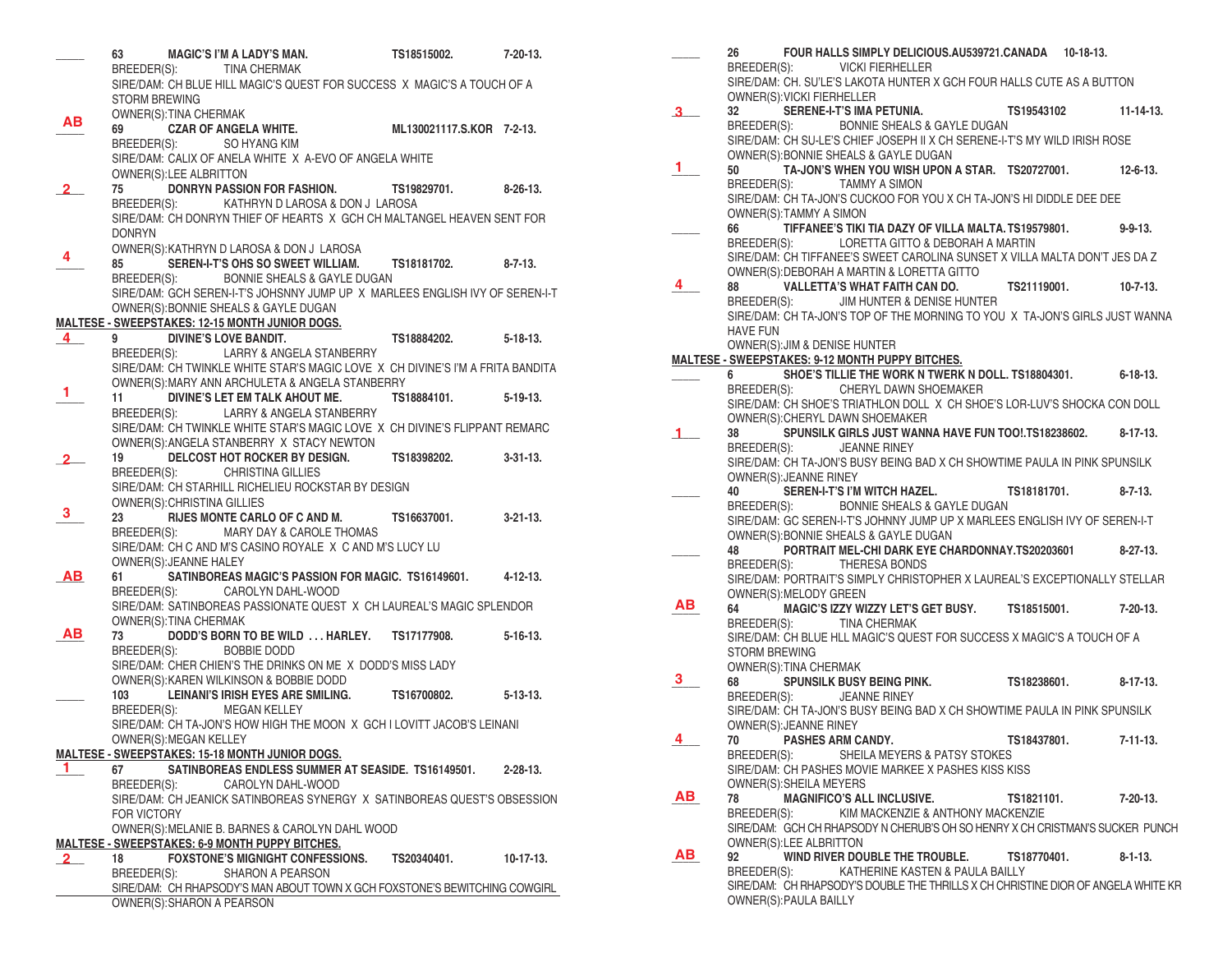| 2 <sup>2</sup> |                    |                             | 108 TA-JAN'S I'SA SWEET DUMPLIN.<br>BREEDER(S): TAMMY SIMON                                                                                                     | TS19946601.           | $8 - 6 - 13$ .  |
|----------------|--------------------|-----------------------------|-----------------------------------------------------------------------------------------------------------------------------------------------------------------|-----------------------|-----------------|
|                |                    |                             | SIRE/DAM: CH TA-JON'S DIDDLE DIDDLE DUMPLIN' X CH T-JON'S ONE SWEET RIDE                                                                                        |                       |                 |
|                |                    | OWNER(S):CAROLYN PERRY      |                                                                                                                                                                 |                       |                 |
| AB.            |                    |                             | 134 RHAPSODY'S I'M BREATHLESS. TS20163501. 8-22-13.                                                                                                             |                       |                 |
|                |                    |                             | BREEDER(S): TONIA HOLIBAUGH                                                                                                                                     |                       |                 |
|                |                    |                             | SIRE/DAM: CH CHAMOILLE OF ANGELA WHITE KR X CH RHAPSODY'S I'M NO MADONNA                                                                                        |                       |                 |
|                |                    |                             | OWNER(S): THOLIBAUGH & K KASTEN & P BAILLY                                                                                                                      |                       |                 |
|                |                    |                             | <b>MALTESE - SWEEPSTAKES: 12-15 MONTH JUNIOR BITCHES.</b>                                                                                                       |                       |                 |
| 1.             |                    |                             | 30 DELCOST HOTTIE BY DESIGN.                                                                                                                                    | TS18398201. 3-31-13.  |                 |
|                |                    |                             | BREEDER(S): CHRISTINA GILLIES                                                                                                                                   |                       |                 |
|                |                    |                             | SIRE/DAM: CH STARHILL RICHELIEU ROCKSTAR BY DESIGN X CH DELCOST DIVINE BY DESIGN                                                                                |                       |                 |
| 3              |                    | OWNER(S): CHRISTINA GILLIES |                                                                                                                                                                 |                       |                 |
|                |                    |                             | SEE THE STREET SAID STREET SAID SERVICES.<br>TS18850501. SAIT SAID STREET SAID SERVE SAID SERVED SAID STREET SHEED SAID SHEED SHEED SHEED SHEED SHEET KOLLLINAN |                       |                 |
|                |                    |                             | SIRE/DAM: CH CHACA'S MY MAN WATSON X RITZY'S SATIN DOLL                                                                                                         |                       |                 |
|                |                    |                             | OWNER(S): MONA MULLEN-WOLF                                                                                                                                      |                       |                 |
| AВ             |                    |                             | DREAMMAKER'S WHAT'S NOT TO LOVE. TS15596401. 3-26-13.                                                                                                           |                       |                 |
|                |                    |                             | BREEDER(S): KAREN J. CONTI                                                                                                                                      |                       |                 |
|                |                    |                             | SIRE/DAM: MELLA MALTA'S DREAMMAKER JUSTIN TIME X CH DREAMMAKER'S CAN'T                                                                                          |                       |                 |
|                | <b>BUY ME LOVE</b> |                             |                                                                                                                                                                 |                       |                 |
| 4              |                    | OWNER(S):KAREN J CONTI      |                                                                                                                                                                 |                       |                 |
|                | 72 —               |                             | HOLLYWOOD'S DAISY DUKES. TS16470201. 4-25-13.                                                                                                                   |                       |                 |
|                |                    |                             | BREEDER(S): VICTORIA HARNS YANEZ                                                                                                                                |                       |                 |
|                |                    |                             | SIRE/DAM: GCH MOLLYDEAR'S SCHUBERT IMPROMPTU X HOLLYWOOD'S I LOVE LUCY                                                                                          |                       |                 |
| $\mathbf{2}$   |                    |                             | OWNER(S): VICTORIA HARRIS YANEZ<br>110 C & M'S RAINEY CALIFORNIA SPRING. TS16637002. 3/21/13.                                                                   |                       |                 |
|                |                    |                             | BREEDER(S): MARY L DAY & CAROLE THOMAS                                                                                                                          |                       |                 |
|                |                    |                             | SIRE/DAM: CH C & M'S CASINO ROYALE & C & M'S LUCY LU                                                                                                            |                       |                 |
|                |                    |                             | OWNER(S): KENNON D HUDSON & MARY L DAY                                                                                                                          |                       |                 |
|                |                    |                             | 126 LEINANI'S MOONLIT BELLE OF IRELAND. TS16700803.                                                                                                             |                       | $5 - 13 - 13.$  |
|                |                    |                             | BREEDER(S): MEGAN KELLEY                                                                                                                                        |                       |                 |
|                |                    |                             | SIRE/DAM: CH TA-JON'S HOW HIGH THE MOON X GCH I LOVITT JACOB'S LEINANI                                                                                          |                       |                 |
|                |                    | OWNER(S): MEGAN KELLEY      |                                                                                                                                                                 |                       |                 |
|                |                    |                             | MALTESE - SWEEPSTAKES: 15-18 MONTH JUNIOR BITCHES.                                                                                                              |                       |                 |
|                |                    |                             | 8 AVANTE SOPHIE'S REMARKABLE LUCK. TS15279001. 1-17-13.<br>BREEDER(S): MARY ANN ARCHULETA                                                                       |                       |                 |
|                |                    |                             | SIRE/DAM: CH RHAPSODY'S DOUBLE YOUR LUCK X CH AVANTE'S SABRINA'S                                                                                                |                       |                 |
|                |                    | REMARKABLE DESTINY          |                                                                                                                                                                 |                       |                 |
|                |                    |                             | OWNER(S):MARY ANN ARCHULETA                                                                                                                                     |                       |                 |
|                |                    |                             | 34 ASHLEY HILLS NO-BELLE PRIZE. TS15799301. 1-2-13.                                                                                                             |                       |                 |
|                |                    |                             | BREEDER(S): ASHLEY HILL                                                                                                                                         |                       |                 |
|                |                    |                             | SIRE/DAM: CH MARLEES TAKE EM BY STORM X ASHLEY HILL'S PRECIOUS CASH MAKES                                                                                       |                       |                 |
|                | <b>CENTS</b>       |                             |                                                                                                                                                                 |                       |                 |
|                |                    | OWNER(S): ASHLEY HILL       |                                                                                                                                                                 |                       |                 |
|                |                    |                             | 36 SU-LE'S APACHE AYIANA.<br>BREEDER(S): BARBARA J BERGQUIST                                                                                                    | TS14277802. 11-17-12. |                 |
|                |                    |                             | SIRE/DAM: CH SU-LEE'S ONE LITTLE INDIAN COWBOY X CH SU-LE'S APACHE DREAM                                                                                        |                       |                 |
|                |                    |                             | OWNER(S): YOLANDA & JEFF MARTIN                                                                                                                                 |                       |                 |
| 3.             | 52                 |                             | PORTRAIT MEL-CHI CHLOE MAE CHABLIS. TS17607101.                                                                                                                 |                       | $2 - 22 - 13$ . |
|                | BREEDER(S):        |                             | THERESA BONDS                                                                                                                                                   |                       |                 |
|                |                    |                             | SIRE/DAM: PORTRAIT'S NOBLE CHASING THE BLAZE X PORTRAIT ELEGANT TINY TINKER                                                                                     |                       |                 |
|                | <b>BELL</b>        |                             |                                                                                                                                                                 |                       |                 |
| AB.            |                    | OWNER(S): THERESA BONDS     |                                                                                                                                                                 |                       |                 |
|                | 80                 |                             | SOUTHERN CHARMED'S MADAMAZELLS MARGARLETE. TS17057701. 12-17-12.                                                                                                |                       |                 |
|                | BREEDER(S):        |                             | <b>DOLLY BREWER</b><br>SIRE/DAM: CH CHIC'S MY MAN WHATSON X CH MIDIS MOONLIGHT MAIDEN                                                                           |                       |                 |
|                |                    | OWNER(S): DOLLY BREWER      |                                                                                                                                                                 |                       |                 |

|                | 82 CHACA'S EVERAFTER RAPUNZEL. TS16811103. 2-20-13.                                                                 |  |
|----------------|---------------------------------------------------------------------------------------------------------------------|--|
|                | BREEDER(S): CATHY BAILEY                                                                                            |  |
|                | SIRE/DAM: CH CHACA'S IRRESISTIBLY SPUNSILK X CHACA'S PUNKSTAR AT MALTANKO                                           |  |
| AB.            | OWNER(S): PATRICIA GIFFORD<br>DESTINY OF ANGELA WHITE KR. ML130020898ROK.S.KOR 2-18-13.<br>90                       |  |
|                | BREEDER(S): SO-HYANG KIM                                                                                            |  |
|                | SIRE/DAM: DAVID OF CYSTRAL VILLAGE FCI X LUNA OF CALLA MALTESE                                                      |  |
|                | <b>OWNER(S): KAREN MORRIS</b>                                                                                       |  |
| AB.            | RHAPSODY'S JUST SUE ME. TS14486101. 12-10-10.<br>94                                                                 |  |
|                | BREEDER(S):<br>TONIA HOLIBAUGH                                                                                      |  |
|                | SIRE/DAM: CH RHAPSODY'S A BOY NAMED SUE X CH RHAPSODY'S UR NOT THE BOSS OF ME                                       |  |
| <b>AB</b>      | OWNER(S): PAULA BAILLY & TONIA HOLIBAUGH                                                                            |  |
|                | 96 TIFFANEE'S JAMAICAN ME HAPPY. TS17098401. 12-23-12.                                                              |  |
|                | BREEDER(S): LORETTA & TOM GITTO<br>SIRE/DAM: CH TIFFANEE'S SWEET CAROLINA SUNSET X DIVINES ALL THE BELLS-N-WHISTLES |  |
|                | OWNER(S):LORETTA GITTO                                                                                              |  |
| AB             | SCRUFFY'S VALIDIAN FOOL'S PARIDISE. TS16577801. 2-23-13.<br>124                                                     |  |
|                | BREEDER(S):<br>CNYTHIA F LANDRY & PETER J ROGERS III                                                                |  |
|                | SIRE/DAM: THEY'RE THE BEST ROBIN X CH SCRUFFY'S VALIDIAN APRIL FOOLS                                                |  |
| $\overline{2}$ | OWNER(S): CYNTHIA F LANDRY & PETER J ROGERS III                                                                     |  |
|                | 136 RHAPSODY'S I'M ON FIRE.<br>BREEDER(S): TONIA HOLIBAUGH TS14486401. 12-23-12.                                    |  |
|                | SIRE/DAM: CH RHAPSODYS BAYBREEZE SMART ALEC X CH RHAPSODY'S I'M THRILLED                                            |  |
|                | OWNER(S): THOLIBAUGH & K KASTEN & P BAILLY                                                                          |  |
|                | BEVWAY HONEY MOON. TS150S7402. 11-23-12.<br>138                                                                     |  |
|                | BREEDER(S): E WAYNE BAKER & BEVERLY QUILLIAM                                                                        |  |
|                | SIRE/DAM: CH BEVWAY DR R R JUNIOR X CH BEVWAY OFF THE WALL                                                          |  |
|                | OWNER(S): E WAYNE BAKER & BEVERLY QUILLAM                                                                           |  |
|                | BEST PUPPY IN SWEEPSTAKES: 50 BEST JUNIOR IN SWEEPSTAKES: 30                                                        |  |
|                |                                                                                                                     |  |
|                | BEST IN SWEEPSTAKES: 50                                                                                             |  |
|                |                                                                                                                     |  |

## **JUNIOR SHOWMANSHIP**

### **Saturday, June 7, 2014 -- JUDGE: Mr. Kent Delaney**

**JUNIOR SHOWMANSHIP: MASTER CLASS .** 

**\_\_\_\_\_ 55 GCH CH BELLARATA'S CAPTAIN AMERICA. TS15400401. 12-27-12.** STACY NAGATANI & MARINA NAGATANI SIRE/DAM: CH RICHELIEU'S TROUBLE STARTER X GCH CH BELLARATA'S GLEE BY DESIGN OWNER(S):STACY NAGATANI & MARINA NAGATANI **JR HANDLER: MARINA NAGATANI #60710449002 1** 

BEST JUNIOR HANDLER IN SPECIALTY: \_\_\_ 55  **55**

## **REGULAR BREED CLASSES - DOGS**

### **RING ONE -- Saturday, June 7, 2014 -- JUDGE: Mr. Kent Delaney**

# **MALTESE: 6-9 MONTH PUPPY DOGS.**

**\_\_\_\_\_ 17\* TNT'S FLYING FORTRESS. TS19271201. 10-4-13.** BREEDER(S): THERESA MEYER & THOMAS MEYER SIRE/DAM: CH TNT'S GOOD NEWS IN MARK X TNT'S BARNSTORMING JENNY OWNER(S):THERESA MEYER & THOMAS MEYER **3**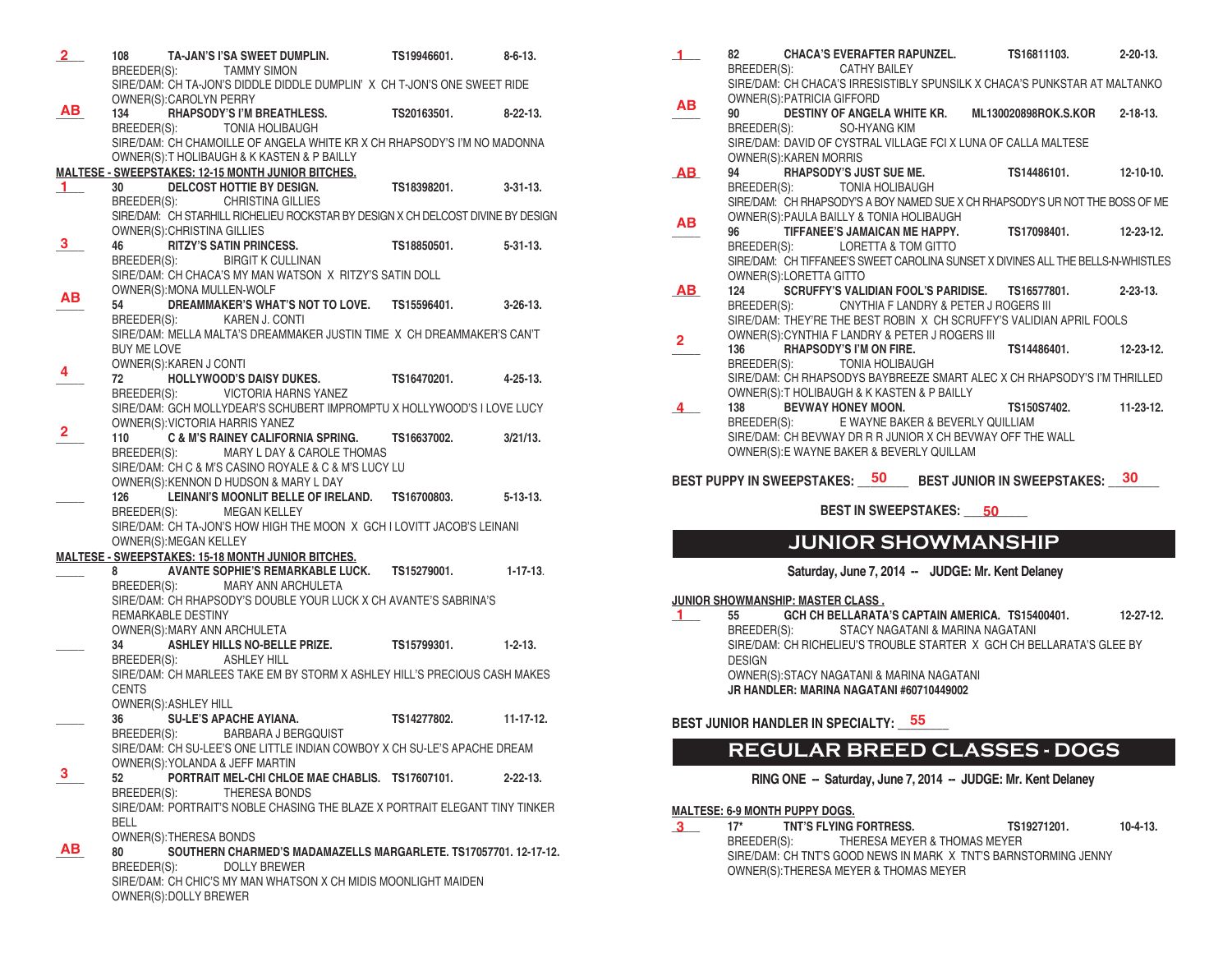- **\_\_\_\_\_ 39 TA-JON'S GIVE A LITTLE WHISTLE. TS20727002. 12-6-13.** BREEDER(S): TAMMY A. SIMON SIRE/DAM: CH TA-JON'S CUCKOO FOR YOU X CH TA-JON'S HI DIDDLE DEE DEE OWNER(S):TAMMY A. SIMON<br>49 TA-JON'S DON'T F **\_\_\_\_\_ 49 TA-JON'S DON'T RAIN ON MY PARADE. TS20727101. 11-30-13.** TAMMY SIMON SIRE/DAM: CH TAJON'S SPLISH SPLASH SPLENDOR X CH TA-JON'S RAIN ON ME OWNER(S):TAMMY SIMON **\_\_\_\_\_ 71 DIVINE'S BOOT SCOOTIN BOOGIE. TS20503601. 10-18-13.** BREEDER(S): LARRY & ANGELA STANBERRY SIRE/DAM: CH TWINKLE WHITE STAR'S MAGIC LOVE X CH DIVINE'S STYLISH TRADITION OWNER(S):LARRY & ANGELA STANBERRY<br>93 **CHACA'S MUST LUV'S OVER TH \_\_\_\_\_ 93 CHACA'S MUST LUV'S OVER THE TOP. TS18989101. 9-14-13.** BREEDER(S): CATHY BAILEY & SANDRA L. WILLIAMS SIRE/DAM: CH CHACA'S MY MAN WATSON X MYSTIC'S STAR OF FAITH OWNER(S):JOYCE LAUT & CATHY BAILEY **107 VALLETTA'S CHANCES ARE. TS21119002. 10-7-13. BREEDER(S):** JIM HUNTER & DENISE HUNTER **JIM HUNTER & DENISE HUNTER** SIRE/DAM: CH TA-JON'S TOP OF THE MORNING TO YOU X TA-JON'S GIRLS JUST WANNA HAVE FUN OWNER(S):JIM & DENISE HUNTER **MALTESE: 9-12 MONTH PUPPY DOGS. \_\_\_\_\_ 7 UNFORGETTABLE'S TO KALON. TS18911101. 7-15-13.**  BREEDER(S): EVA GILLETTE SIRE/DAM: SHINEMORES SUB-ZERO X UNFORGETTABLE'S LULU'S BACK IN TOWN. OWNER(S):EVA GILLETTE **\_\_\_\_\_ 25\* RIJES FOREVER FRIENDS. TS18891701. 9-2-13.** BREEDER(S): JEANNE HALEY & BARBARA DWELLY. SIRE/DAM: CH CHAPAU N' RIJES FRIENDSHIP OF THE RING X CH RIJES RAMBLING ROSE OWNER(S):JEANNE HALEY & BARBARA DWELLY **\_\_\_\_\_ 29 SEREN-I-T'S EVERAFTE PRINCE SNAPDRAGON. TS18181703. 8-7-13.** BREEDER(S): GAYLE DUGAN & BONNIE SHEALS SIRE/DAM: GCH SEREN-I-T'S JOHSNNY JUMP UP X MARLEES ENGLISH IVY OF SEREN-I-T OWNER(S):PATRICIA GIFFORD<br>33 TA-JON'S PLAY SEX **\_\_\_\_\_ 33 TA-JON'S PLAY SEXY WITH ME. TS19902101. 8-3-13.** BREEDER(S): TAMMY A. SIMON SIRE/DAM: CH TA-JON' S THOSE SILLY GAMES X CH TA-JON'S DO YOU THINK I'M SEXY OWNER(S):TAMMY A. SIMON **\_\_\_\_\_ 69 CZAR OF ANGELA WHITE. ML130021117.S.KOR 7-2-13.** BREEDER(S): SO HYANG KIM SIRE/DAM: CALIX OF ANELA WHITE X A-EVO OF ANGELA WHITE OWNER(S):LEE ALBRITTON **\_\_\_\_\_ 85 SEREN-I-T'S OHS SO SWEET WILLIAM. TS18181702. 8-7-13.** BREEDER(S): BONNIE SHEALS & GAYLE DUGAN SIRE/DAM: GCH SEREN-I-T'S JOHSNNY JUMP UP X MARLEES ENGLISH IVY OF SEREN-I-T OWNER(S):BONNIE SHEALS & GAYLE DUGAN **MALTESE: 12-15 MONTH JUNIOR DOGS. \_\_\_\_\_ 9\* DIVINE'S LOVE BANDIT. TS18884202. 5-18-13.** BREEDER(S): LARRY & ANGELA STANBERRY SIRE/DAM: CH TWINKLE WHITE STAR'S MAGIC LOVE X CH DIVINE'S I'M A FRITA BANDITA OWNER(S):MARY ANN ARCHULETA & ANGELA STANBERRY<br>19 DEL COST HOT BOCKER BY DESIGN TS18398202 **\_\_\_\_\_ 19 DELCOST HOT ROCKER BY DESIGN. TS18398202. 3-31-13.**  BREEDER(S): CHRISTINA GILLIES SIRE/DAM: CH STARHILL RICHELIEU ROCKSTAR BY DESIGN OWNER(S):CHRISTINA GILLIES **AGENT: PAT KEEN \_\_\_\_\_ 61\* SATINBOREAS MAGIC'S PASSION FOR MAGIC. TS16149601. 4-12-13.** CAROLYN DAHL-WOOD SIRE/DAM: SATINBOREAS PASSIONATE QUEST X CH LAUREAL'S MAGIC SPLENDOR OWNER(S):TINA CHERMAK **2 AB 4 1 AB 3 1 AB AB AB 2 3 1 4**
- **\_\_\_\_\_ 73 DODD'S BORN TO BE WILD . . . HARLEY. TS17177908. 5-16-13.** BREEDER(S): BOBBIE DODD SIRE/DAM: CHER CHIEN'S THE DRINKS ON ME X DODD'S MISS LADY OWNER(S):KAREN WILKINSON & BOBBIE DODD **\_\_\_\_\_ 103 LEINANI'S IRISH EYES ARE SMILING. TS16700802. 5-13-13.**  BREEDER(S): MEGAN KELLEY SIRE/DAM: CH TA-JON'S HOW HIGH THE MOON X GCH I LOVITT JACOB'S LEINANI OWNER(S):MEGAN KELLEY **MALTESE: 15-18 MONTH JUNIOR DOGS. \_\_\_\_\_ 67 SATINBOREAS ENDLESS SUMMER AT SEASIDE. TS16149501. 2-28-13.** BREEDER(S): CAROLYN DAHL-WOOD SIRE/DAM: CH JEANICK SATINBOREAS SYNERGY X SATINBOREAS QUEST'S OBSESSION FOR VICTORY OWNER(S):MELANIE B. BARNES & CAROLYN DAHL WOOD **MALTESE: BRED BY EXHIBITOR DOGS. \_\_\_\_\_ 37 TA-JON'S CUCKOO 4 YOUR LUV. TS19946801. 8-16-13.**  BREEDER(S): TAMMY SIMON SIRE/DAM: CH TA-JON'S CUCKOO FOR COCOA PUFFS X CH TA-JON'S SILLY LOVE SONG OWNER(S):TAMMY A. SIMON<br>45 **VELLAVICA'S FAE \_\_\_\_\_ 45 VELLAVICA'S FABULOUS DIOR. TS20064301. 9-23-13.**  VICTORIA CHEDYGOV SIRE/DAM: CH RICHELIEU'S VALENTINO X CH RICHELIEU'S TWIGGLES OF MODERNA OWNER(S): VICTORIA CHEDYGOV<br>63\* MAGIC'S I'M A LADY'S **\_\_\_\_\_ 63\* MAGIC'S I'M A LADY'S MAN. TS18515002. 7-20-13.** BREEDER(S): TINA CHERMAK SIRE/DAM: CH BLUE HILL MAGIC'S QUEST FOR SUCCESS X MAGIC'S A TOUCH OF A STORM BREWING OWNER(S):TINA CHERMAK **\_\_\_\_\_ 75 DONRYN PASSION FOR FASHION. TS19829701. 8-26-13.**  BREEDER(S): KATHRYN D LAROSA & DON J LAROSA SIRE/DAM: CH DONRYN THIEF OF HEARTS X GCH CH MALTANGEL HEAVEN SENT FOR DONRYN OWNER(S):KATHRYN D LAROSA & DON J LAROSA **\_\_\_\_\_ 83 MARTIN'S HUGGY'S ROCKET BEAR PUFF. TS15257104. 9-7-12.** BREEDER(S): DARYL MARTIN SIRE/DAM: CH MARTIN'S DEMI'S HUGGY BEAR PUFF X MARTIN'S SAZERAC KABOOM PUFF OWNER(S):DARYL MARTIN **AGENT: DARYL MARTIN, AKC REGISTERED HANDLER MALTESE: AMERICAN BRED DOGS. \_\_\_\_\_ 15 UNFORGETTABLES HONEY JACK. TS12630601. 8-9-12.** BREEDER(S): EVA GILLETTE SIRE/DAM: CH JAMIKS SPLASH OF SOUTHERN COMFORT X UNFORGETABLE'S GOSSIP GIRL OWNER(S):EVA GILLETTE **\_\_\_\_\_ 87 ROLLING GLENNS STUEBEN AGAIN. TS09347101. 9-19-11.** BREEDER(S): ANN S GLENN SIRE/DAM: CH ROLLING GLENNS AUSTIN CITY LIMITS X CH ROLLING GLENNS SEREN DIPITY OWNER(S):ANN GLENN **MALTESE: OPEN DOGS. \_\_\_\_\_ 5 TA-JON'S SINFULLYN DELICIOUS. TS14653302. 8-15-12.** BREEDER(S): TAMMY SIMON SIRE/DAM: CH TA-JON'S SUGAR SMACK X CH TA-JONS MAGICALLY DELICIOUS. OWNER(S):TAMMY SIMON & TIMOTHY LEHMAN **\_\_\_\_\_ 11 DIVINE'S LET EM TALK AHOUT ME. TS18884101. 5-19-13.** BREEDER(S): LARRY & ANGELA STANBERRY SIRE/DAM: CH TWINKLE WHITE STAR'S MAGIC LOVE X CH DIVINE'S FLIPPANT REMARC OWNER(S):ANGELA STANBERRY X STACY NEWTON **AB 2 1 2 3 4 1 1 2 1 3**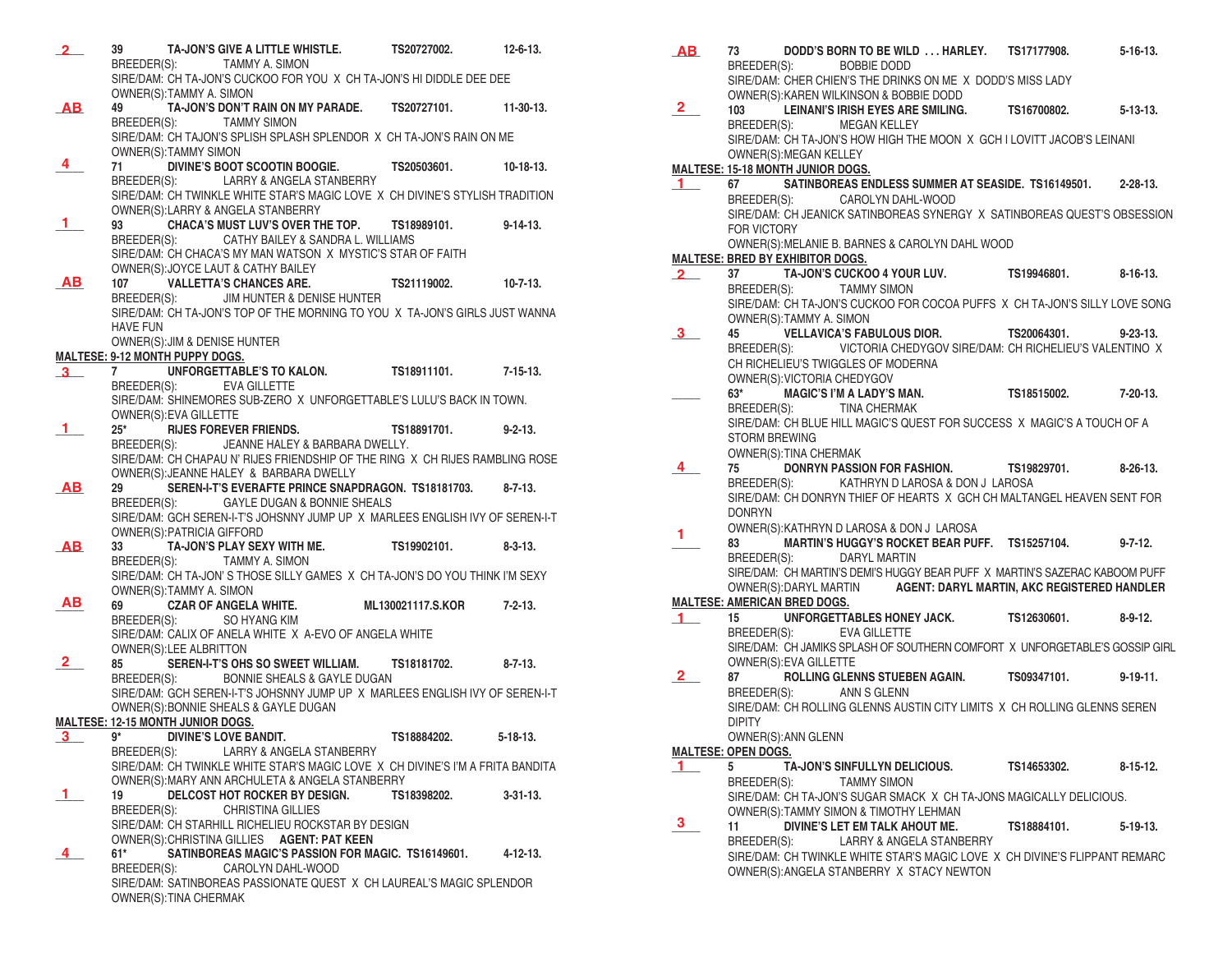- **\_\_\_\_\_ 23\* RIJES MONTE CARLO OF C AND M. TS16637001. 3-21-13.** MARY DAY & CAROLE THOMAS SIRE/DAM: CH C AND M'S CASINO ROYALE X C AND M'S LUCY LU OWNER(S):JEANNE HALEY
- **\_\_\_\_\_ 41 DIVINE'S LOVE BUG. TS14980101. 8-19-12.** BREEDER(S): LARRY & ANGELA STANBERRY SIRE/DAM: CH TWINKLE WHITE STAR'S MAGIC LOVE X CH DIVINE'S I'M A FRITA BANDITA OWNER(S):RACHAEL KENT, KATHY KENT & ANGELA STANBERRY **2**
- **\_\_\_\_\_ 77 CLOUDCLAN THE HUNTSMAN IN ECSTASY. TS13547601. 9-28-12.** BREEDER(S): CYNTHIA & ASHLEY KING SIRE/DAM: CH JACOB'S BEAU CADEAU DES AGNES X CH JACOB'S ARIZONA SUNSHINE OWNER(S):CYNTHIA & ASHLEY KING **\_\_\_\_\_ 79 COSMO OF ANGELA WHITE. 120019554.S.KOREA 8-25-11. 4**
- BREEDER(S): SO HYANG KIM SIRE/DAM: CALIX OF ABGELA WHITE X LOSSI OF ANGELA WHITE OWNER(S):KATHERINE KASTEN **AB**
- **\_\_\_\_\_ 97 MALTANGEL LET THE EARTH REJOICE. TR65290501. 5-30-07.** BREEDER(S): SHEILA M RILEY SIRE/DAM: CH DIVINE'S BRIGHT MORNING STAR X CH MALTANGEL I WILL REJOICE OWNER(S):ANJA MALI

WINNERS DOG: \_\_\_\_\_\_\_\_\_\_  **83** 

RESERVE WINNERS DOG: **5** 

## **REGULAR BREED CLASSES - BITCHES**

**RING ONE -- Saturday, June 7, 2014 -- JUDGE: Mr. Kent Delaney**

### **MALTESE: 6-9 MONTH PUPPY BITCHES.**

| $\overline{2}$ |                 |                                           |                                        | 18* FOXSTONE'S MIGNIGHT CONFESSIONS. TS20340401. 10-17-13.                  |             |
|----------------|-----------------|-------------------------------------------|----------------------------------------|-----------------------------------------------------------------------------|-------------|
|                |                 |                                           | BREEDER(S): SHARON A PEARSON           |                                                                             |             |
|                |                 |                                           |                                        | SIRE/DAM: CH RHAPSODY'S MAN ABOUT TOWN X GCH FOXSTONE'S BEWITCHING          |             |
|                | <b>COWGIRL</b>  |                                           |                                        |                                                                             |             |
|                |                 | OWNER(S): SHARON A PEARSON                |                                        |                                                                             |             |
| AB             |                 |                                           |                                        |                                                                             | $10-18-13.$ |
|                |                 |                                           | BREEDER(S): VICKI FIERHELLER           |                                                                             |             |
|                |                 |                                           |                                        | SIRE/DAM: CH. SU'LE'S LAKOTA HUNTER X GCH FOUR HALLS CUTE AS A BUTTON       |             |
|                |                 |                                           |                                        |                                                                             |             |
|                |                 | OWNER(S): VICKI FIERHELLER                |                                        |                                                                             |             |
|                |                 |                                           |                                        | 88* VALLETTA'S WHAT FAITH CAN DO. TS21119001. 10-7-13.                      |             |
|                |                 |                                           | BREEDER(S): JIM HUNTER & DENISE HUNTER |                                                                             |             |
|                |                 |                                           |                                        | SIRE/DAM: CH TA-JON'S TOP OF THE MORNING TO YOU X TA-JON'S GIRLS JUST WANNA |             |
|                | <b>HAVE FUN</b> |                                           |                                        |                                                                             |             |
|                |                 |                                           | OWNER(S): JIM & DENISE HUNTER          |                                                                             |             |
|                |                 | <b>MALTESE: 9-12 MONTH PUPPY BITCHES.</b> |                                        |                                                                             |             |
| $\overline{4}$ |                 |                                           |                                        | 38 SPUNSILK GIRLS JUST WANNA HAVE FUN TOO! TS18238602. 8-17-13.             |             |
|                |                 |                                           | BREEDER(S): JEANNE RINEY               |                                                                             |             |
|                |                 |                                           |                                        | SIRE/DAM: CH TA-JON'S BUSY BEING BAD X CH SHOWTIME PAULA IN PINK SPUNSILK   |             |
|                |                 | OWNER(S): JEANNE RINEY                    |                                        |                                                                             |             |
| <b>AB</b>      |                 |                                           |                                        | 48* PORTRAIT MEL-CHI DARK EYE CHARDONNAY.TS20203601 8-27-13.                |             |
|                |                 |                                           | BREEDER(S): THERESA BONDS              |                                                                             |             |
|                |                 |                                           |                                        | SIRE/DAM: PORTRAIT'S SIMPLY CHRISTOPHER X LAUREAL'S EXCEPTIONALLY STELLAR   |             |
|                |                 | OWNER(S): MELODY GREEN                    |                                        |                                                                             |             |
| 3.             |                 |                                           |                                        | 68* SPUNSILK BUSY BEING PINK. TS18238601. 8-17-13.                          |             |
|                |                 |                                           | BREEDER(S): JEANNE RINEY               |                                                                             |             |
|                |                 |                                           |                                        | SIRE/DAM: CH TA, ION'S RHSY REING RAD Y CH SHOWTIME RAHLA IN RINK SPHNSILK  |             |

RE/DAM: CH TA-JON'S BUSY BEING BAD X CH SHOWTIME PAULA IN PINK SPUNS OWNER(S):JEANNE RINEY

**\_\_\_\_\_ 70 PASHES ARM CANDY. TS18437801. 7-11-13.** SHEILA MEYERS & PATSY STOKES SIRE/DAM: CH PASHES MOVIE MARKEE X PASHES KISS KISS OWNER(S):SHEILA MEYERS<br>78 MAGNIFICO'S AL **\_\_\_\_\_ 78 MAGNIFICO'S ALL INCLUSIVE. TS1821101. 7-20-13.** BREEDER(S): KIM MACKENZIE & ANTHONY MACKENZIE SIRE/DAM: GCH CH RHAPSODY N CHERUB'S OH SO HENRY X CH CRISTMAN'S SUCKER PUNCH OWNER(S):LEE ALBRITTON<br>108 TA-JAN'S I'SA SV **\_\_\_\_\_ 108 TA-JAN'S I'SA SWEET DUMPLIN. TS19946601. 8-6-13.** BREEDER(S): TAMMY SIMON SIRE/DAM: CH TA-JON'S DIDDLE DIDDLE DUMPLIN' X CH T-JON'S ONE SWEET RIDE OWNER(S):CAROLYN PERRY **\_\_\_\_\_ 134 RHAPSODY'S I'M BREATHLESS. TS20163501. 8-22-13.** TONIA HOLIBAUGH SIRE/DAM: CH CHAMOILLE OF ANGELA WHITE KR X CH RHAPSODY'S I'M NO MADONNA OWNER(S):T HOLIBAUGH & K KASTEN & P BAILLY **MALTESE: 12-15 MONTH PUPPY BITCHES. \_\_\_\_\_ 30 DELCOST HOTTIE BY DESIGN. TS18398201. 3-31-13.** BREEDER(S): CHRISTINA GILLIES SIRE/DAM: CH STARHILL RICHELIEU ROCKSTAR BY DESIGN X CH DELCOST DIVINE BY DESIGN OWNER(S):CHRISTINA GILLIES **Rubber 12 <b>HOLLYWOOD'S DAISY DUKES.** TS16470201. 4-25-13.<br> **BREEDER(S):** CONTINING MARING YANEZ VICTORIA HARNS YANEZ SIRE/DAM: GCH MOLLYDEAR'S SCHUBERT IMPROMPTU X HOLLYWOOD'S I LOVE LUCY OWNER(S): VICTORIA HARRIS YANEZ<br>126 LEINANI'S MOONLIT BELL **\_\_\_\_\_ 126 LEINANI'S MOONLIT BELLE OF IRELAND. TS16700803. 5-13-13.** BREEDER(S): MEGAN KELLEY SIRE/DAM: CH TA-JON'S HOW HIGH THE MOON X GCH I LOVITT JACOB'S LEINANI OWNER(S):MEGAN KELLEY **MALTESE: 15-18 MONTH PUPPY BITCHES.**  8\* **AVANTE SOPHIE'S REMARKABLE LUCK. TS15279001.** 1-17-13.<br>BREEDER(S): MARY ANN ARCHULETA MARY ANN ARCHULETA SIRE/DAM: CH RHAPSODY'S DOUBLE YOUR LUCK X CH AVANTE'S SABRINA'S REMARKABLE DESTINY OWNER(S):MARY ANN ARCHULETA **\_\_\_\_\_ 52\* PORTRAIT MEL-CHI CHLOE MAE CHABLIS. TS17607101. 2-22-13.** BREEDER(S): THERESA BONDS SIRE/DAM: PORTRAIT'S NOBLE CHASING THE BLAZE X PORTRAIT ELEGANT TINY TINKER BELL OWNER(S):THERESA BONDS **\_\_\_\_\_ 80 SOUTHERN CHARMED'S MADAMAZELLS MARGARLETE. TS17057701. 12-17-12.** BREEDER(S): DOLLY BREWER SIRE/DAM: CH CHIC'S MY MAN WHATSON X CH MIDIS MOONLIGHT MAIDEN OWNER(S):DOLLY BREWER **\_\_\_\_\_ 82 CHACA'S EVERAFTER RAPUNZEL. TS16811103. 2-20-13.** BREEDER(S): SIRE/DAM: CH CHACA'S IRRESISTIBLY SPUNSILK X CHACA'S PUNKSTAR AT MALTANKO OWNER(S):PATRICIA GIFFORD<br>90\* DESTINY OF ANGEL **\_\_\_\_\_ 90\* DESTINY OF ANGELA WHITE KR. ML130020898ROK.S.KOR 2-18-13.** BREEDER(S): SO-HYANG KIM SIRE/DAM: DAVID OF CYSTRAL VILLAGE FCI X LUNA OF CALLA MALTESE OWNER(S):KAREN MORRIS **\_\_\_\_\_ 94 RHAPSODY'S JUST SUE ME. TS14486101. 12-10-10.** TONIA HOLIBAUGH SIRE/DAM: CH RHAPSODY'S A BOY NAMED SUE X CH RHAPSODY'S UR NOT THE BOSS OF ME OWNER(S):PAULA BAILLY & TONIA HOLIBAUGH **1 AB 2 AB 1 3 2 3 2 AB 1 AB AB**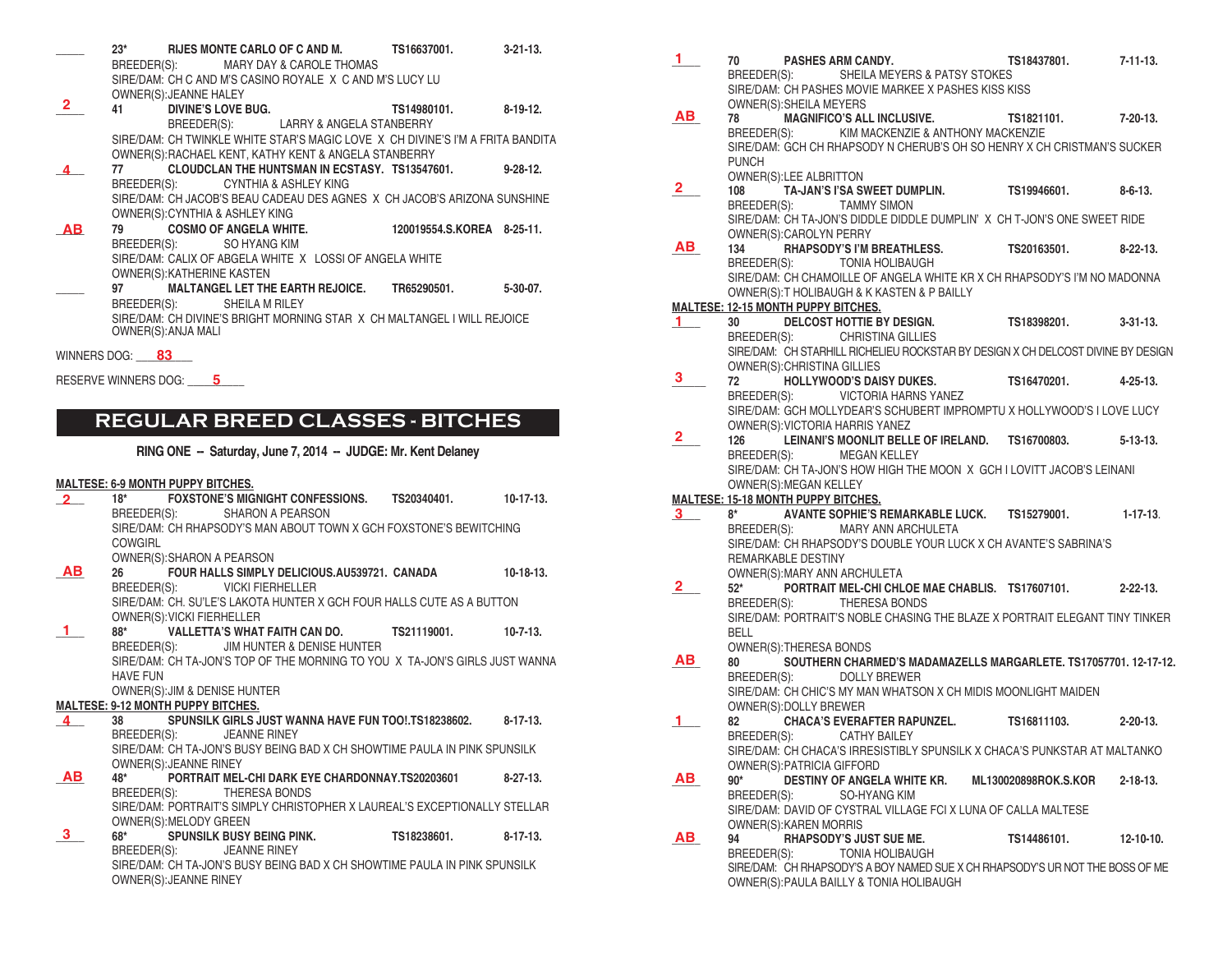| AB           | 96*                                                  | TIFFANEE'S JAMAICAN ME HAPPY.<br>BREEDER(S): LORETTA & TOM GITTO                                                                                         | TS17098401.          | $12 - 23 - 12$ . |
|--------------|------------------------------------------------------|----------------------------------------------------------------------------------------------------------------------------------------------------------|----------------------|------------------|
|              |                                                      | SIRE/DAM: CH TIFFANEE'S SWEET CAROLINA SUNSET X DIVINES ALL THE BELLS-N-WHISTLES                                                                         |                      |                  |
| AB           | OWNER(S):LORETTA GITTO<br>112                        | <b>ADURA'S DEEP EN VOGUE.</b>                                                                                                                            | TS16279902.          | $2/12/13$ .      |
|              | BREEDER(S):                                          | <b>KATHERINE KASTEN</b><br>SIRE/DAM: CH CHAMOILLE OF ANGELA WHITE X ADURA'S STRIKE A POST                                                                |                      |                  |
|              | OWNER(S): KATHERINE KASTEN                           |                                                                                                                                                          |                      |                  |
|              | MALTESE: BRED BY EXHIBITOR BITCHES.<br>$6*$ $\qquad$ | SHOE'S TILLIE THE WORK N TWERK N DOLL. TS18804301. 6-18-13.                                                                                              |                      |                  |
|              |                                                      | BREEDER(S): CHERYL DAWN SHOEMAKER                                                                                                                        |                      |                  |
|              |                                                      | SIRE/DAM: CH SHOE'S TRIATHLON DOLL X CH SHOE'S LOR-LUV'S SHOCKA CON DOLL<br>OWNER(S): CHERYL DAWN SHOEMAKER                                              |                      |                  |
|              | 32                                                   | SERENE-I-T'S IMA PETUNIA.                                                                                                                                | TS19543102 11-14-13. |                  |
|              | BREEDER(S):                                          | BONNIE SHEALS & GAYLE DUGAN<br>SIRE/DAM: CH SU-LE'S CHIEF JOSEPH II X CH SERENE-I-T'S MY WILD IRISH ROSE                                                 |                      |                  |
| ΑВ           |                                                      | OWNER(S): BONNIE SHEALS & GAYLE DUGAN                                                                                                                    |                      |                  |
|              | 40<br>BREEDER(S):                                    | SEREN-I-T'S I'M WITCH HAZEL.<br><b>BONNIE SHEALS &amp; GAYLE DUGAN</b>                                                                                   | TS18181701.          | $8 - 7 - 13$ .   |
|              |                                                      | SIRE/DAM: GC SEREN-I-T'S JOHNNY JUMP UP X MARLEES ENGLISH IVY OF SEREN-I-T                                                                               |                      |                  |
| 1            | 50                                                   | OWNER(S): BONNIE SHEALS & GAYLE DUGAN<br>TA-JON'S WHEN YOU WISH UPON A STAR. TS20727001. 12-6-13.                                                        |                      |                  |
|              | BREEDER(S):                                          | TAMMY A SIMON                                                                                                                                            |                      |                  |
|              | OWNER(S):TAMMY A SIMON                               | SIRE/DAM: CH TA-JON'S CUCKOO FOR YOU X CH TA-JON'S HI DIDDLE DEE DEE                                                                                     |                      |                  |
| ΑВ           | 54                                                   | DREAMMAKER'S WHAT'S NOT TO LOVE. TS15596401.                                                                                                             |                      | 3-26-13.         |
|              |                                                      | BREEDER(S): KAREN J. CONTI<br>SIRE/DAM: MELLA MALTA'S DREAMMAKER JUSTIN TIME X CH DREAMMAKER'S CAN'T                                                     |                      |                  |
|              | <b>BUY ME LOVE</b>                                   |                                                                                                                                                          |                      |                  |
|              | OWNER(S):KAREN J CONTI<br>62                         | SENOJ'S FAITHFULLY YOURS.                                                                                                                                | TS13525101.          | $9 - 2 - 12.$    |
|              |                                                      | BREEDER(S): CINDY J JONES<br>SIRE/DAM: CH SENOJ'S ENVY'S TREASURE X SENOJ'S TAYLORED REMARC OF AVANTE                                                    |                      |                  |
|              | OWNER(S): CINDY J JONES                              |                                                                                                                                                          |                      |                  |
|              |                                                      | 64* MAGIC'S IZZY WIZZY LET'S GET BUSY.<br>BREEDER(S): TINA CHERMAK                                                                                       | TS18515001.          | 7-20-13.         |
|              |                                                      | SIRE/DAM: CH BLUE HLL MAGIC'S QUEST FOR SUCCESS X MAGIC'S A TOUCH OF A                                                                                   |                      |                  |
|              | <b>STORM BREWING</b><br>OWNER(S): TINA CHERMAK       |                                                                                                                                                          |                      |                  |
| AB.          | 66                                                   | TIFFANEE'S TIKI TIA DAZY OF VILLA MALTA. TS19579801.<br>LORETTA GITTO & DEBORAH A MARTIN                                                                 |                      | 9-9-13.          |
|              | BREEDER(S):                                          | SIRE/DAM: CH TIFFANEE'S SWEET CAROLINA SUNSET X VILLA MALTA DON'T JES DA Z                                                                               |                      |                  |
| <b>AB</b>    | 92                                                   | OWNER(S): DEBORAH A MARTIN & LORETTA GITTO<br>WIND RIVER DOUBLE THE TROUBLE.                                                                             | TS18770401.          | $8 - 1 - 13$     |
|              | BREEDER(S):                                          | KATHERINE KASTEN & PAULA BAILLY                                                                                                                          |                      |                  |
|              | WHITE KR                                             | SIRE/DAM: CH RHAPSODY'S DOUBLE THE THRILLS X CH CHRISTINE DIOR OF ANGELA                                                                                 |                      |                  |
| 3            | <b>OWNER(S): PAULA BAILLY</b>                        |                                                                                                                                                          |                      |                  |
|              | 100<br>BREEDER(S):                                   | MARTIN'S KABOOM'S BUTTERBEAN BEAR. TS15257102.<br>DARYL MARTIN                                                                                           |                      | $9 - 17 - 13$ .  |
|              |                                                      | SIRE/DAM: CH MARTIN'S DEMI'S HUGGY BEAR PUFF X MARTIN'S SAZERAC KABOOM PUFF<br>OWNER(S): DARYL MARTIN <b>AGENT: DARYL MARTIN, AKC REGISTERED HANDLER</b> |                      |                  |
| <b>AB</b>    | 124                                                  | SCRUFFY'S VALIDIAN FOOL'S PARIDISE.                                                                                                                      | TS16577801.          | $2 - 23 - 13$ .  |
|              | BREEDER(S):                                          | CNYTHIA F LANDRY & PETER J ROGERS III<br>SIRE/DAM: THEY'RE THE BEST ROBIN X CH SCRUFFY'S VALIDIAN APRIL FOOLS                                            |                      |                  |
| $\mathbf{2}$ |                                                      | OWNER(S): CYNTHIA F LANDRY & PETER J ROGERS III                                                                                                          |                      |                  |
|              | 136<br>BREEDER(S):                                   | RHAPSODY'S I'M ON FIRE.<br>TONIA HOLIBAUGH                                                                                                               | TS14486401.          | $12 - 23 - 12$ . |
|              |                                                      | SIRE/DAM: CH RHAPSODYS BAYBREEZE SMART ALEC X CH RHAPSODY'S I'M THRILLED                                                                                 |                      |                  |
|              |                                                      | OWNER(S): THOLIBAUGH & K KASTEN & P BAILLY                                                                                                               |                      |                  |

| $\overline{4}$                    |                                        |                                                                                      | 138 BEVWAY HONEY MOON.<br>BREEDER(S): E WAYNE BAKER & BEVERLY QUILLIAM<br>SIRE/DAM: CH BEVWAY DR R R JUNIOR X CH BEVWAY OFF THE WALL | TS150S7402.                                                                                                                      | 11-23-12.        |
|-----------------------------------|----------------------------------------|--------------------------------------------------------------------------------------|--------------------------------------------------------------------------------------------------------------------------------------|----------------------------------------------------------------------------------------------------------------------------------|------------------|
|                                   | <b>MALTESE: AMERICAN BRED BITCHES.</b> |                                                                                      | OWNER(S): E WAYNE BAKER & BEVERLY QUILLAM                                                                                            |                                                                                                                                  |                  |
| 3 <sup>1</sup>                    |                                        | BREEDER(S): BIRGIT K CULLINAN                                                        |                                                                                                                                      | 46 RITZY'S SATIN PRINCESS. TS18850501. 5-31-13.                                                                                  |                  |
|                                   |                                        | OWNER(S): MONA MULLEN-WOLF                                                           | SIRE/DAM: CH CHACA'S MY MAN WATSON X RITZY'S SATIN DOLL                                                                              |                                                                                                                                  |                  |
| 2                                 |                                        | BREEDER(S): DEBORAH L. PALMERI                                                       |                                                                                                                                      | 58* VILLA MALTA'S WHATEVER LOLA WANTS LOLA GETS. TS02146401. 1-23-11.                                                            |                  |
|                                   | DEL DON DIEGO                          | OWNER(S): DEBORAH L. PALMERI                                                         |                                                                                                                                      | SIRE/DAM: CH VILLA MALTA'S CHIPPENDALE PRANCER X CH VILLA MALTA'S TAMARA                                                         |                  |
| 1.                                |                                        | BREEDER(S): EVA GILLETTE                                                             |                                                                                                                                      | 86* UNFORGETTABLE'S MEMORY OF JOE. TS10385101.                                                                                   | $2 - 6 - 12$ .   |
|                                   | <b>MALTESE: OPEN BITCHES.</b>          | OWNER(S): JUDITH GEIGER & EVA GILLETT                                                |                                                                                                                                      | SIRE/DAM: CG JAMIK'S SPLASH OF SOUTHERN COMFORT X UNFORGETTABLE'S BIG STAR                                                       |                  |
| $\overline{\mathbf{A}}\mathbf{B}$ | $24^*$                                 | BREEDER(S): BARBARA J BERGQUIST                                                      |                                                                                                                                      | SU-LE'S LAKOTA PRINCESS. TS14498501                                                                                              | $11 - 4 - 12$ .  |
|                                   |                                        | OWNER(S): ANNETTE L PEDERSEN                                                         |                                                                                                                                      | SIRE/DAM: CH SU-LE'S GERONIMO LITTLE WOLF X CH SU-LE'S LAKOTA MARIAH                                                             |                  |
|                                   |                                        | BREEDER(S): ASHLEY HILL                                                              |                                                                                                                                      | 34 ASHLEY HILLS NO-BELLE PRIZE. TS15799301. 1-2-13.                                                                              |                  |
|                                   |                                        |                                                                                      | OWNER(S):ASHLEY HILL <b>AGENT: GAIL DUGGAN</b>                                                                                       | SIRE/DAM: CH MARLEES TAKE EM BY STORM X ASHLEY HILL'S PRECIOUS CASH MAKES CENTS                                                  |                  |
|                                   |                                        | 36 SU-LE'S APACHE AYIANA.                                                            | BREEDER(S): BARBARA J BERGQUIST                                                                                                      | TS14277802.                                                                                                                      | $11 - 17 - 12$ . |
|                                   |                                        |                                                                                      | OWNER(S): YOLANDA & JEFF MARTIN <b>AGENT: GAIL DUGGAN</b>                                                                            | SIRE/DAM: CH SU-LEE'S ONE LITTLE INDIAN COWBOY X CH SU-LE'S APACHE DREAM                                                         |                  |
| 1.                                | 44                                     |                                                                                      | BREEDER(S): LARRY & ANGELA STANBERRY                                                                                                 | DIVINE'S MY EYES ADORE YOU. TS14980002.                                                                                          | $8 - 15 - 12$ .  |
|                                   | OWNER(S): RACHAEL KENT                 |                                                                                      |                                                                                                                                      | SIRE/DAM: CH TWINKLE WHITE STAR'S MAGIC LOVE X CH DIVINE'S FLIPPANT REMARC                                                       |                  |
| 4                                 | 60 — 10                                |                                                                                      | BREEDER(S): DEBORAH HICKS & DEBORAH MARTIN                                                                                           | DE-BY'S KISSES FROM HEAVEN. TS513182901.                                                                                         | $9 - 18 - 12$ .  |
|                                   | OWNER(S): DEBORAH HICKS                |                                                                                      |                                                                                                                                      | SIRE/DAM: CH SHANLYN'S SIMPLY SMOOCHABLE X VILLA MALTAS LADY GWENIVERE AT DE-BYS                                                 |                  |
| $3_{-}$                           |                                        | BREEDER(S): CHERYL FILSON                                                            |                                                                                                                                      | 98 CHER CHIEN'S THE DEVIL WEARS PRADA AT SILKAM. TS10149702. 1-18-12.                                                            |                  |
| AВ                                |                                        | OWNER(S): KARLA MCCOY & CHERYL FILSON                                                |                                                                                                                                      | SIRE/DAM: CH LAUREAL'S DIVINE DESIGN X CH CHER CHIEN'S IME PRECOCIOUS                                                            |                  |
|                                   | 102                                    | BREEDER(S): DARYL MARTIN                                                             |                                                                                                                                      | MARTIN'S KABOOM'S ROCKETTE BEAR PUFF. TS15257105.<br>SIRE/DAM: CH MARTIN'S DEMI'S HUGGY BEAR PUFF X MARTIN'S SAZERAC KABOOM PUFF | $9 - 7 - 12$ .   |
|                                   |                                        |                                                                                      |                                                                                                                                      | OWNER(S):DARYL MARTIN AGENT: DARYL MARTIN, AKC REGISTERED HANDLER<br>110 C & M'S RAINEY CALIFORNIA SPRING. TS16637002. 3/21/13.  |                  |
|                                   |                                        |                                                                                      | BREEDER(S): MARY L DAY & CAROLE THOMAS<br>SIRE/DAM: CH C & M'S CASINO ROYALE & C & M'S LUCY LU                                       |                                                                                                                                  |                  |
| ΑВ                                | 112<br>BREEDER(S):                     | OWNER(S): KENNON D HUDSON & MARY L DAY<br>ADURA'S DEEP EN VOGUE.<br>KATHERINE KASTEN |                                                                                                                                      | TS16279902.                                                                                                                      | $2/12/13$ .      |
|                                   |                                        | OWNER(S):KATHERINE KASTEN                                                            | SIRE/DAM: CH CHAMOILLE OF ANGELA WHITE X ADURA'S STRIKE A POST                                                                       |                                                                                                                                  |                  |
| AВ                                | 116<br>BREEDER(S):                     | TA-JON'S TEASE ME WITH SUGAR.                                                        | TAMMY A SIMON & JOHN W SIMON JR                                                                                                      | TR96266201.<br>SIRE/DAM: CH TA-JON'S PAWSITIVELY SILLY X CH TA-JON'S GIMME SOME SUGAR                                            | $3-18-10.$       |
|                                   |                                        | OWNER(S): DIANA EGNOR & TAMMY SIMON                                                  |                                                                                                                                      |                                                                                                                                  |                  |